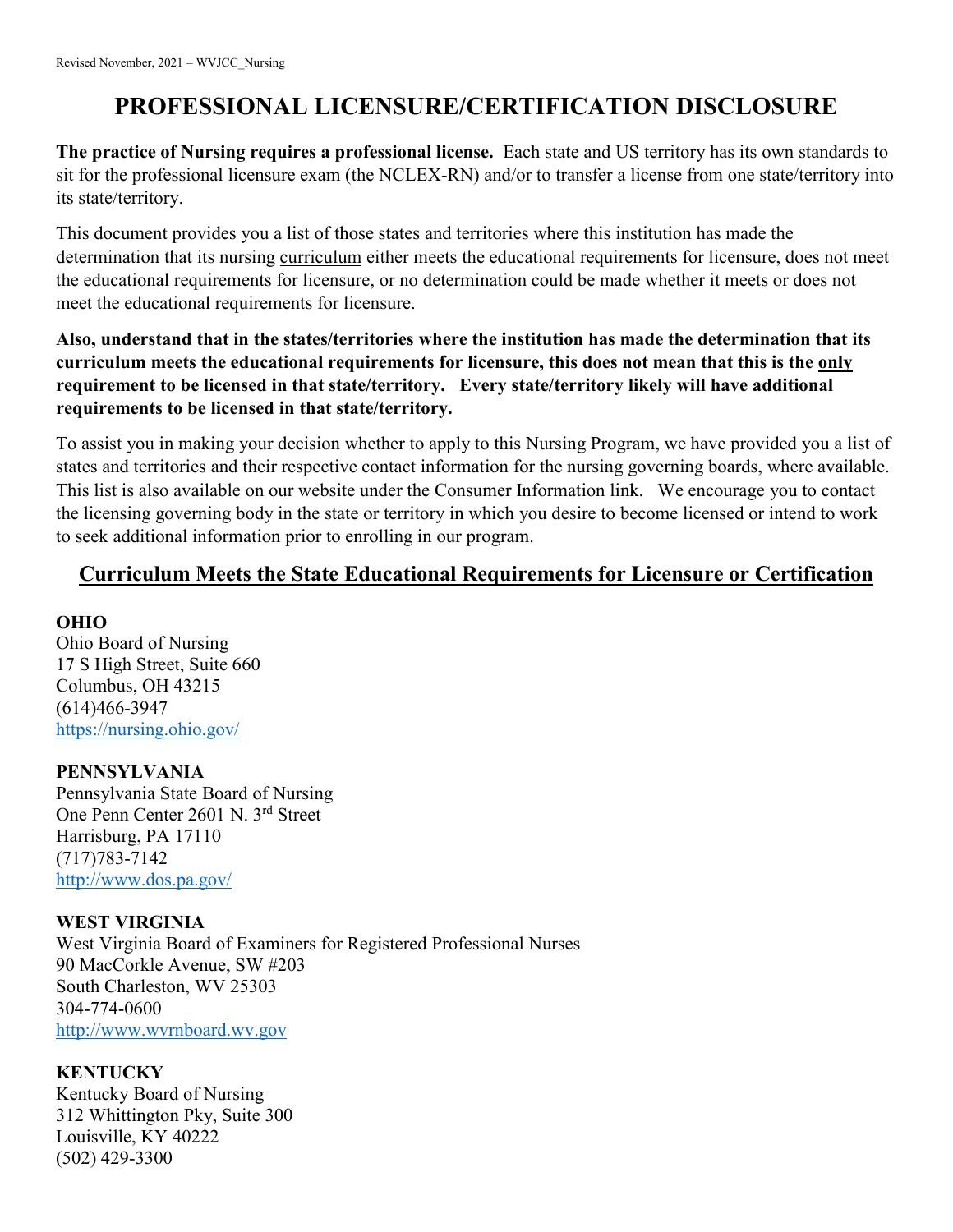<https://kbn.ky.gov/>

# **Curriculum Does Not Meet the State Educational Requirements for Licensure or Certification**

Not Applicable

# **No Determination Made as to whether Certification or Licensure is Required for Employment**

# **ALABAMA**

Alabama Board of Nursing 770 Washington Ave, RSA Plaza, Suite 250 PO Box 303900 Montgomery, AL 36104 (800)656-5318 [www.abn.alabama.gov](http://www.abn.alabama.gov/)

# **ALASKA**

Alaska Board of Nursing 550 W 7<sup>th,</sup> Ste 1500 Anchorage, AK 99501 (907) 269-8160 <https://www.commerce.alaska.gov/web/cbpl/professionallicensing/boardofnursing.aspx>

# **AMERICAN SAMOA**

American Samoa Health Services Regulatory Board Department of Health Pago Pago, AS 96799 (684) 633-1222

# **ARIZONA**

Arizona State Board of Nursing 1740 W Adams Street, Ste 2000 Phoenix, AZ 85007 (602) 771-7800 <https://www.azbn.gov/>

# **ARKANSAS**

Arkansas State Board of Nursing University Tower Bldg. 123 South University Ste 800 Little Rock, AR 72204 (501) 686-2700 [www.arsbn.org](http://www.arsbn.org/)

# **CALIFORNIA**

California Board of Registered Nursing 1747 N. Market Blvd. Suite 150 S PO Box 944210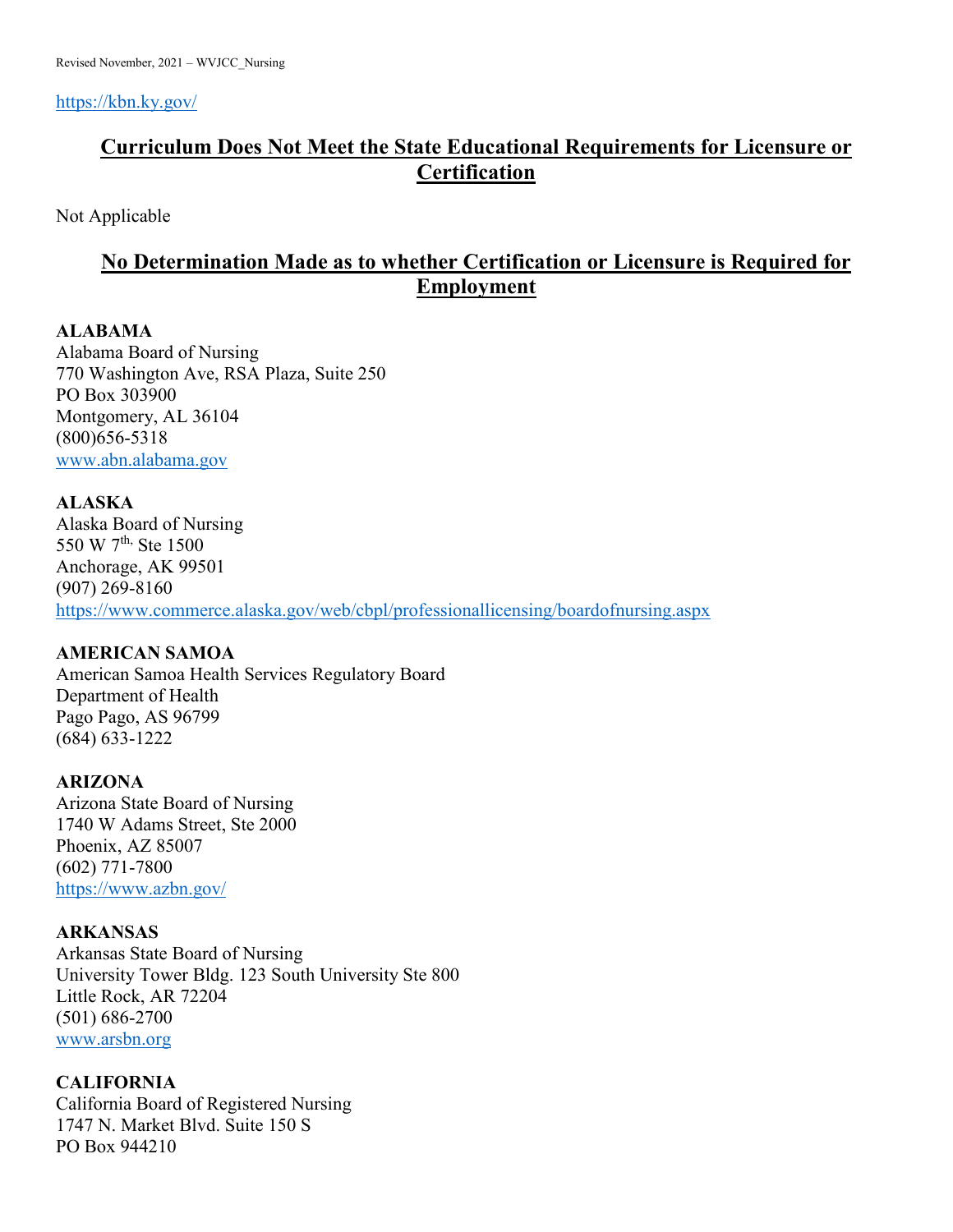Revised November, 2021 – WVJCC\_Nursing

Sacramento, CA 94244 (916) 322-3350 <https://www.rn.ca.gov/outage.shtml>

# **COLORADO**

Colorado Board of Nursing 1560 Broadway, Suite 1350 Denver, CO 80202 (303) 894-2430 <https://www.colorado.gov/pacific/dora/Nursing>

**CONNECTICUT**  Connecticut Department of Public Health, Nursing Licensing 410 Capitol Ave., MS#12 APP PO Box 340308 Hartford, CT, 06134 (860) 509-7603 <https://portal.ct.gov/DPH/Practitioner-Licensing--Investigations/Registered-Nurse/Registered-Nurse-Licensure>

# **DELAWARE**

Delaware Board of Nursing Cannon Building Suite 203, 861 Silver Lake Blvd. Dover, DE 19904 (302) 744-4500 <https://dpr.delaware.gov/boards/nursing/>

# **DISTRICT OF COLUMBIA**

District of Columbia Board of Nursing 899 North Capitol Street, NE Washington, DC 20002 (202) 442-5955 <https://dchealth.dc.gov/bon>

# **FLORIDA**

Department of Health Board of Nursing Bald Cypress Way Bin C-02 Tallahassee, FL 32399 (850) 488-0595 <https://floridasnursing.gov/>

# **GEORGIA**

Georgia Board of Nursing 214 State Capitol Atlanta, GA 30334 (844) 753-7825 [http://www.sos.ga.gov/plb/nursing](https://www.sos.ga.gov/)

# **GUAM**

Guam Board of Nurse Examiners #123 Chalan Kareta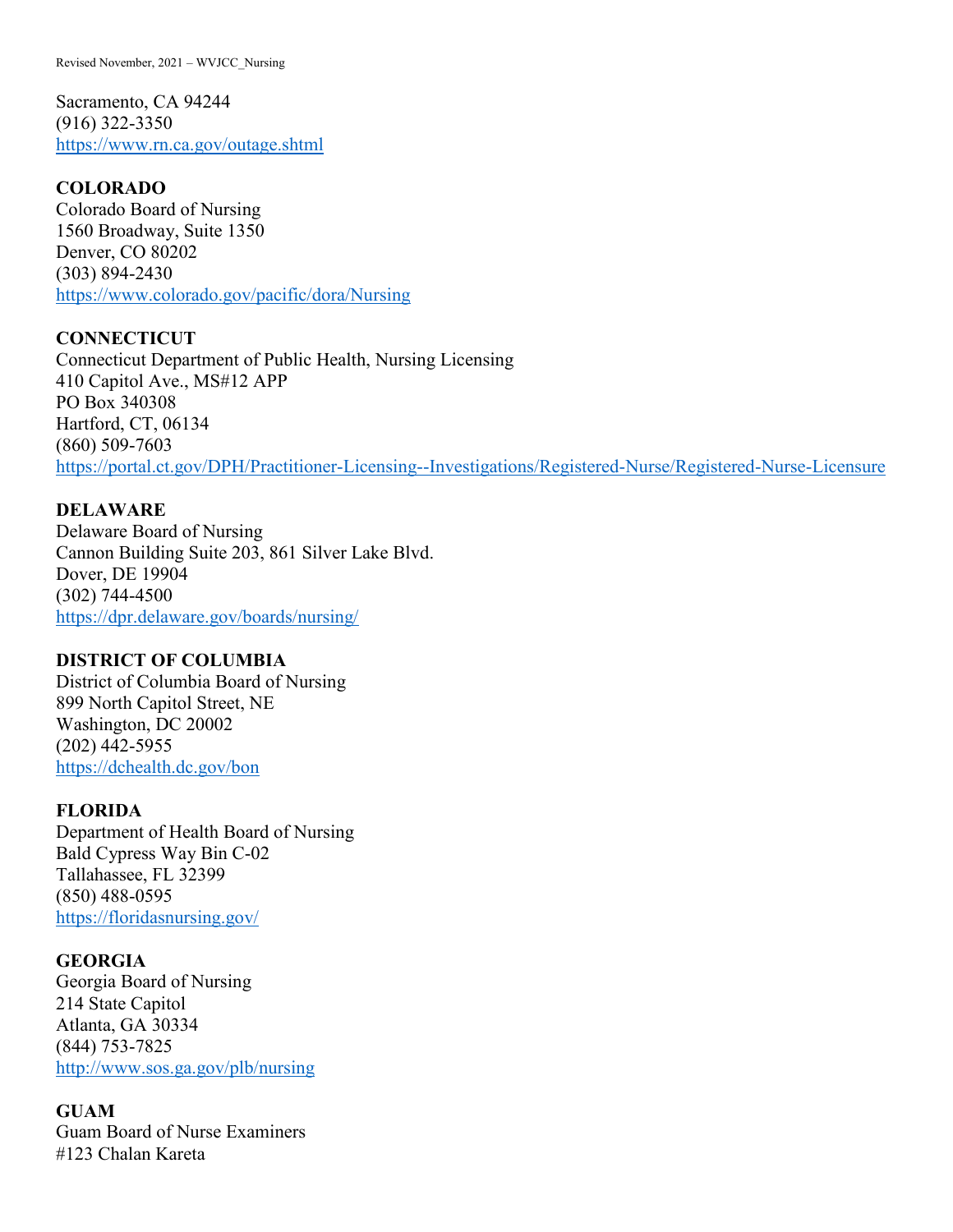Mangilao, Guam 96913-6304 (671) 735-7407

# **HAWAII**

Hawaii Board of Nursing PO Box 3469 Honolulu, HI 96801 (808) 586-2695 <https://cca.hawaii.gov/pvl/boards/nursing/>

#### **IDAHO**

Idaho Board of Nursing 280 N  $8<sup>th</sup>$  Street, Suite 210 PO Box 83720 Boise, ID 83720 (208) 577-2476 [https://ibn.idaho.gov/IBNPortal/](https://ibn.idaho.gov/)

#### **ILLINOIS**

Illinois Board of Nursing (Illinois Department of Financial and Professional Regulation/Nursing Unit) 100 West Randolph St, 9th Floor Chicago, IL 60601 (888) 473-4858 <https://www.idfpr.com/profs/Email/prfGrp07.asp>

# **INDIANA**

Indiana State Board of Nursing 402 W. Washington Street, Room W072 Indianapolis, IN 46204 (317) 233-4236 <https://www.in.gov/pla/nursing.htm>

# **IOWA**

Iowa Board of Nursing 400 SW 8th Street, Suite B Des Moines, IA 50309 (515) 281-3255 <https://nursing.iowa.gov/>

# **KANSAS**

Kansas Board of Nursing 900 SW Jackson Street, Suite 1051 Topeka, KS66612 (785) 296-7929 <https://ksbn.kansas.gov/>

# **LOUISIANA**

Louisiana State Board of Practical Nurse Examiners 131 Airline Drive, Suite 301 Metairie, LA 70001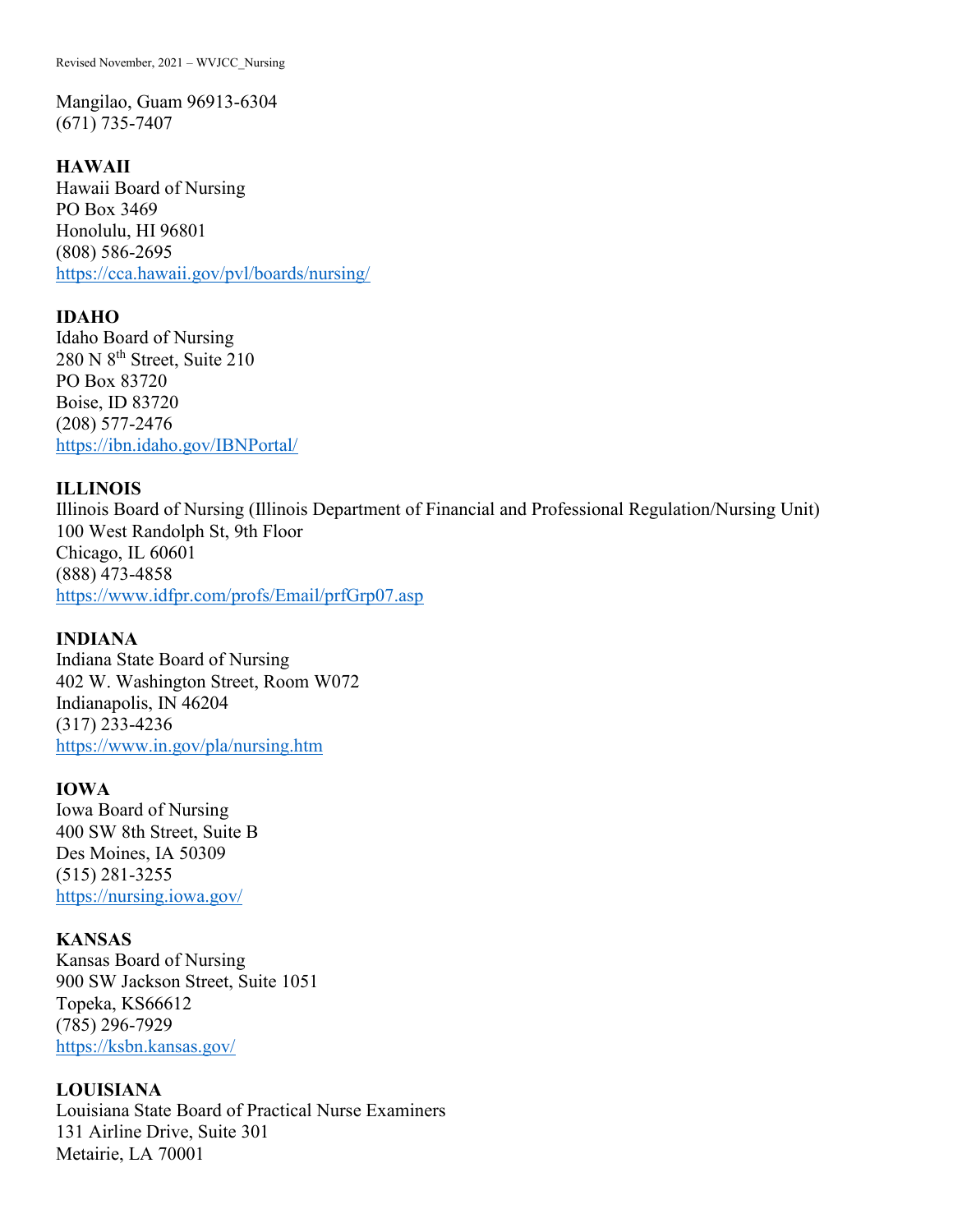Revised November, 2021 – WVJCC\_Nursing

(504) 838-5791 <https://www.lsbpne.com/>

**MAINE**

Maine State Board of Nursing 161 Capitol St. Augusta, ME 04333 (207) 287-1133 <https://www.maine.gov/boardofnursing/>

**MARYLAND**  Maryland Board of Nursing 4140 Patterson Avenue Baltimore, MD 21215 (410) 585-1900 <https://mbon.maryland.gov/Pages/default.aspx>

**MASSACHUSETTS**  Massachusetts Board of Registration in Nursing 239 Causeway St Suite 500, 5<sup>th</sup> Floor Boston, MA 02114 (800) 414-0168 or (617) 973-0900 <https://www.mass.gov/orgs/board-of-registration-in-nursing>

# **MICHIGAN**

Michigan Department of Licensing and Regulatory Affairs 611 Ottawa Street-Central Office PO Box 30664 Lansing, MI 48909 (517) 335-1980 [https://www.michigan.gov/lara/0,4601,7-154-89334\\_63294\\_72975---,00.html](https://www.michigan.gov/lara/0,4601,7-154-89334_63294_72975---,00.html)

# **MINNESOTA**

Minnesota Board of Nursing 1210 Northland Drive Suite 120 Mendota Heights, MN 55120 (612) 317-3000 <https://mn.gov/boards/nursing/>

# **MISSISSIPPI**

Mississippi Board of Nursing 13 Pear Orchard Road Plaza II Suite 300 Ridgeland, MS 39157 (601) 957-6300 <http://www.msbn.ms.gov/>

#### **MISSOURI**

Missouri Division of Professional Registration 3605 Missouri Boulevard PO Box 656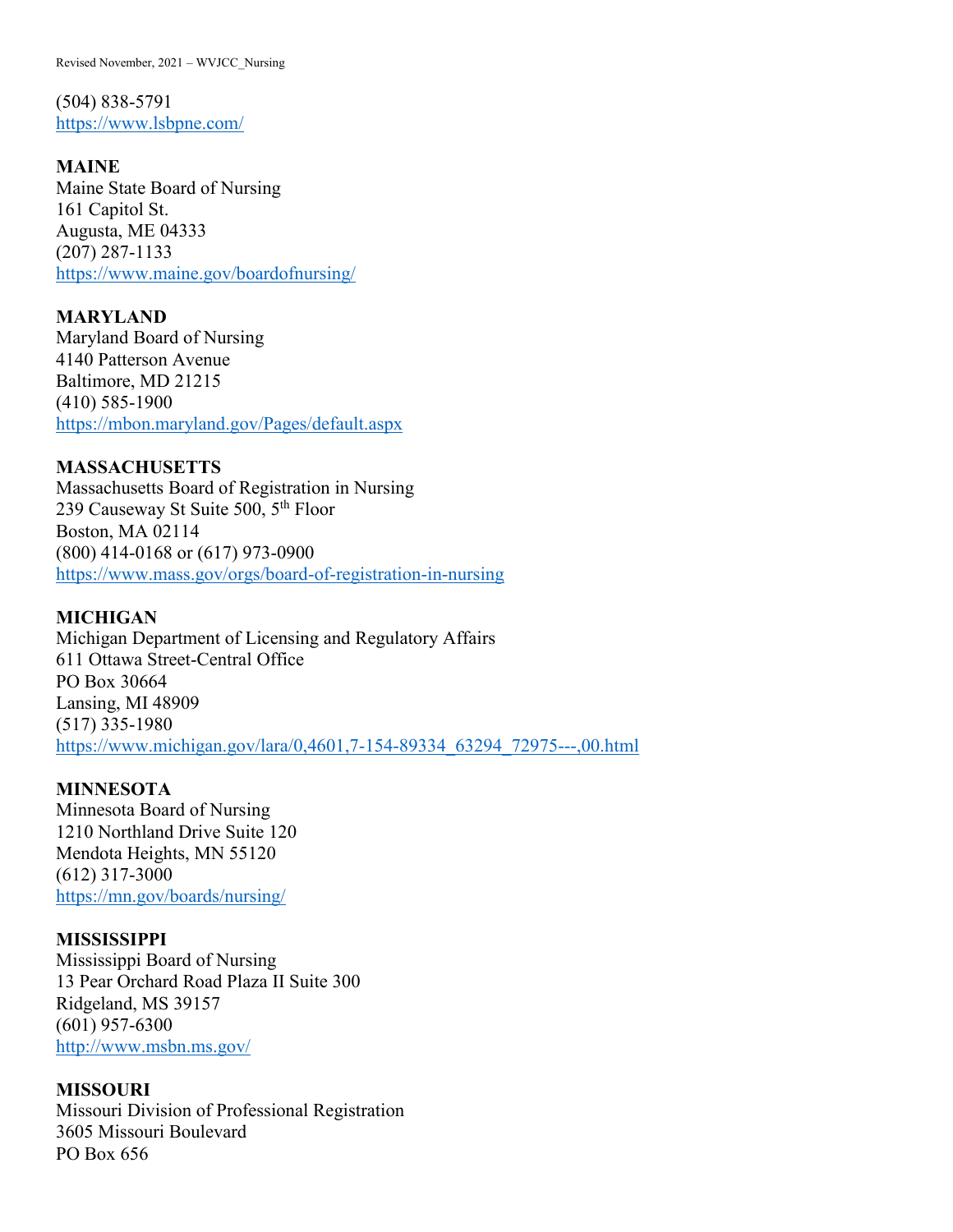Revised November, 2021 – WVJCC\_Nursing

Jefferson City, MO 65102 (573) 751-0681 <https://pr.mo.gov/nursing.asp>

#### **MONTANA**

Montana Board of Nursing 301 S. Park Ave 4<sup>th</sup> Floor PO Box 200513 Helena, MT 59620 (406) 444-6880 <http://boards.bsd.dli.mt.gov/nur>

# **NEBRASKA**

Nebraska Department of Health and Human Services 301 Centennial Mall South, 1<sup>st</sup> Floor, 14<sup>th</sup> and M Streets PO Box 94986 Lincoln, NE 68508 (402) 471-4376 <http://dhhs.ne.gov/licensure/Pages/Nurse-Licensing.aspx>

# **NEVADA**

Nevada State Board of Nursing 5011 Meadowood Mall Way, Suite 300 Reno, NV 89502 (775) 590-6726 <https://nevadanursingboard.org/>

#### **NEW HAMPSHIRE**

Board of Nursing 121 South Fruit Street, Suite 102 Concord, NH 03301 (603) 271-2323 [https://www.oplc.nh.gov/nursing/](https://www.oplc.nh.gov/)

# **NEW JERSEY**

New Jersey Board of Nursing 124 Halsey Street,  $6<sup>th</sup>$  Floor PO Box 45010 Newark, NJ 07101 (973) 504-6430 <https://www.ncsbn.org/New%20Jersey.htm>

#### **NEW MEXICO**

New Mexico Board of Nursing 6301 Indian School Rd NE Suite 710 Albuquerque, NM 87110 (505) 841-8340 <http://nmbon.sks.com/>

#### **NEW YORK**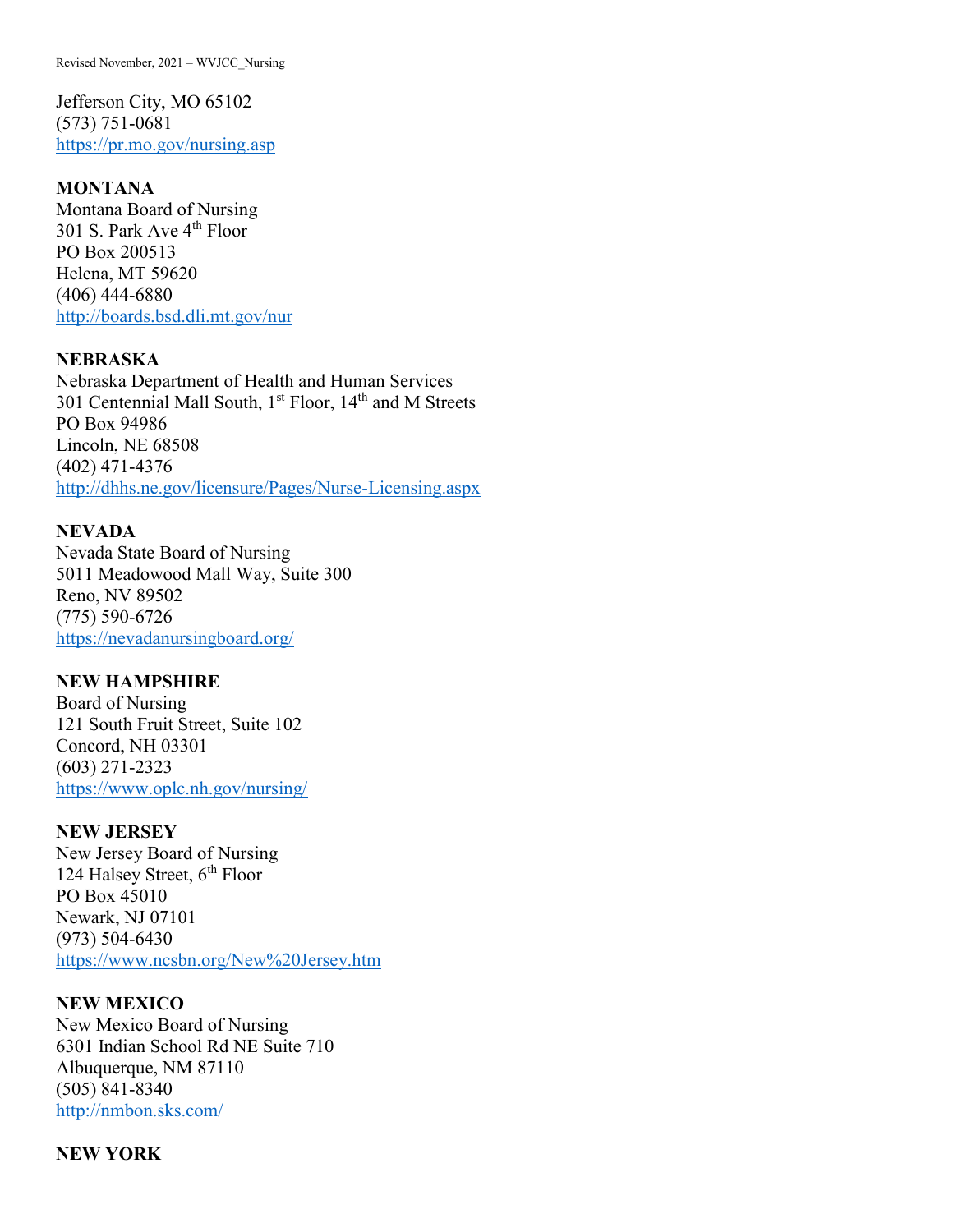Professional Education Program Review Office of Professions, Registration Unit, State Education Building, 2nd Floor Albany, NY 12234 (518) 474-3817 Ext 360 <http://www.op.nysed.gov/>

# **NORTH CAROLINA**

North Carolina Board of Nursing 4516 Lake Boone Trail Raleigh, NC 27602 (919) 782-3211 <http://www.ncbon.com/>

# **NORTH DAKOTA**

North Dakota Board of Nursing 19 S 7th Street, Suite 504 Bismarck, ND 58504 (701) 328-9777 <https://www.ndbon.org/>

# **NORTHERN MARIANA ISLANDS**

Northern Mariana Islands Board of Nursing P.O. Box 501458 Saipan, MP 96950 670-233-2263/670-234-2264

# **OKLAHOMA**

Oklahoma Board of Nursing 2915 N Classen, Suite 524 OKC, OK 73106 (405) 962-1800 <http://www.nursing.ok.gov/>

# **OREGON**

Oregon State Board of Nursing 17938 SW Upper Boones Ferry Rd Portland, OR 97224 (405) 962-1800 <http://www.oregon.gov/OSBN/pages/index.aspx>

# **PUERTO RICO**

Puerto Rico Board of Nursing 800 Roberto H Todd Avenue, Room 202 Stop 18 Santurce, PR 00908 (787) 725-7506 <http://www.salud.gov.pr/>

# **RHODE ISLAND**

RI Department of Health, Board of Nurse Registration and Nursing Education Three Capitol Hill Room 103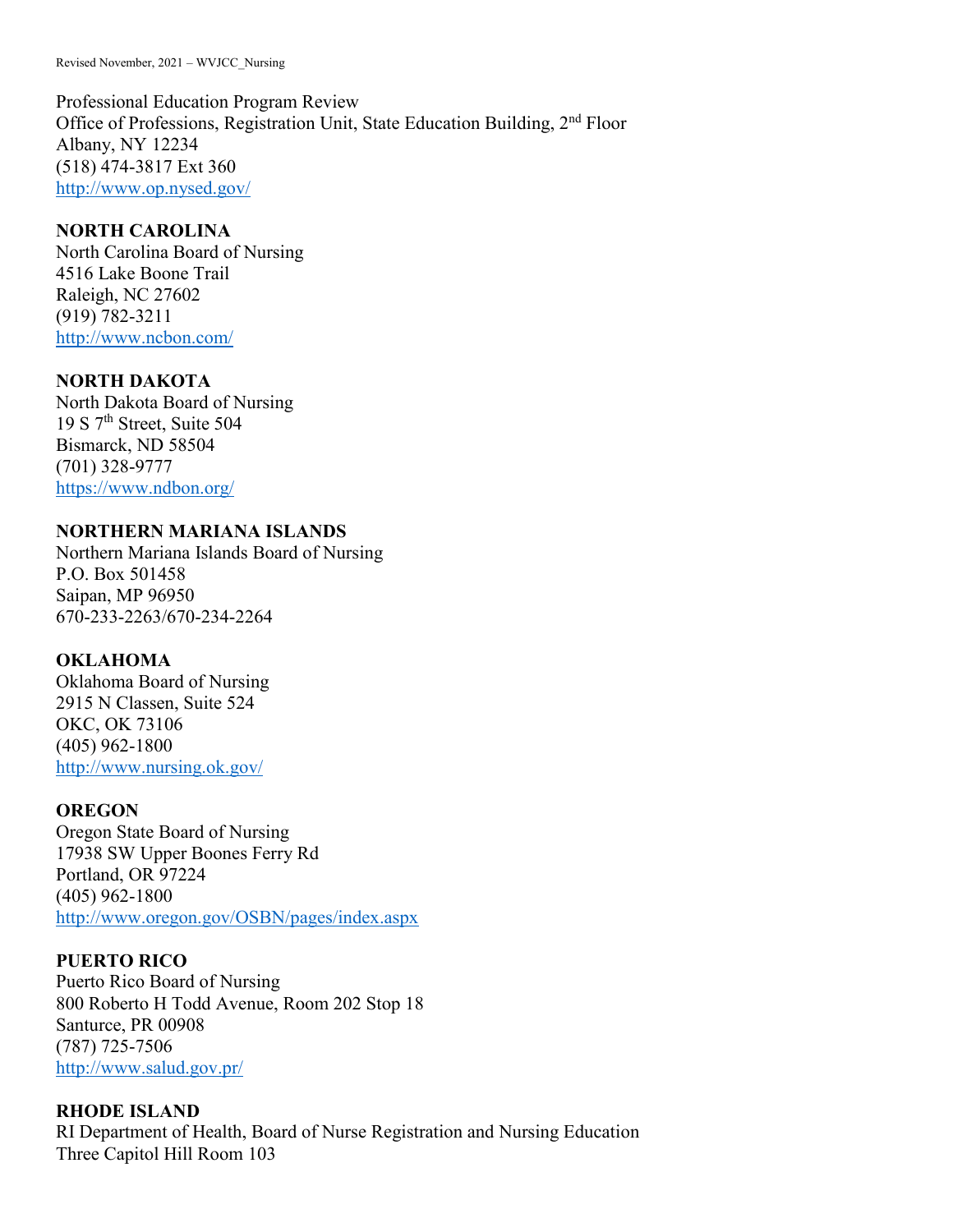Providence, RI 02908 (401) 222-5700 <https://health.ri.gov/licenses/detail.php?id=231>

# **REPUBLIC OF PALAU**

Ministry of Health One Hospital Rd P.O. Box 6027 Koror, Republic of Palau 96940 (680) 488-2552/2553 <http://www.palauhealth.org/default.aspx>

# **RMI**

RMI Ministry of Health and Human Services PO Box 16 Delap, Majuro 96960 (692) 625-7710 <https://www.facebook.com/rmimoh/>

# **SOUTH CAROLINA**

South Carolina Board of Nursing 110 Centerview Dr Suite 202 Columbia, SC 29210 (803) 896-4550 <http://llr.sc.gov/>

# **SOUTH DAKOTA**

South Dakota Board of Nursing 4305 S Louise Ave, Suite 201 Sioux Falls, SD 57106 (605) 362-2760 <https://doh.sd.gov/boards/nursing/>

# **TENNESSEE**

Tennessee Board of Nursing 665 Mainstream Drive, 2nd Floor Nashville, TN 37243 (615) 532-5166 [http://www.tn.gov/nursing](https://www.tn.gov/)

# **TEXAS**

Texas Board of Nursing 333 Guadalupe, Suite 3-460 Austin, TX 78701 (512) 305-7400 <http://www.bon.state.tx.us/>

# **UTAH**

Utah Department of Commerce, Division of Occupational and Professional Licensing Heber M. Wells Bldg., 4<sup>th</sup> Floor, 160 East 300 South